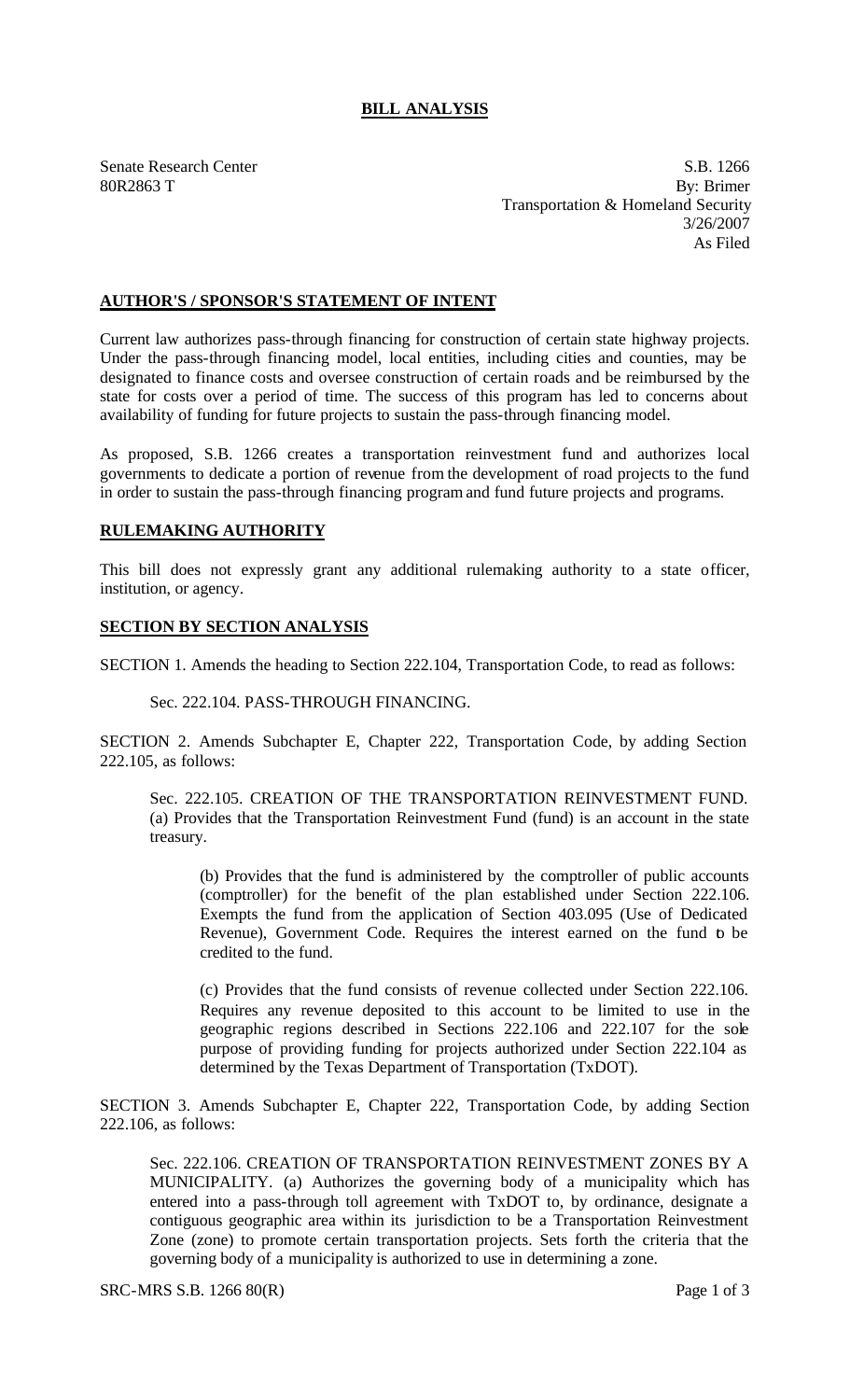(b) Requires the governing body of a municipality to hold a public hearing on the creation of the zone and its benefits to the municipality and to the property in the proposed zone, not later than the seventh day before the adoption of the ordinance. Requires notice of the public hearing to be published in a newspaper of general circulation in the municipality not later than the seventh day before the public hearing. Provides that the designation of an area as a zone by adoption of an ordinance constitutes designation of the area as a reinvestment zone under Chapters 311 (Tax Increment Financing Act) and 312 (Property Redevelopment and Tax Abatement Act), Tax Code, without further hearings or procedural requirements.

(c) Authorizes the municipality, for property located within a zone, to determine the increase in the assessed property value resulting from the transportation project developed through a pass-through financing agreement with TxDOT under Section 222.104.

(d) Authorizes a municipality, by affirmative vote of its governing body, to dedicate the tax increment to reimburse up to fifty percent of the aggregate amount of pass-through toll payments made by TxDOT to the municipality pursuant to an agreement under Section 222.104. Requires all reimbursements to be deposited to the credit of the fund to be used only for certain purposes and only within the TxDOT district where the zone is located. Requires that the maximum duration for the existence of a zone created hereunder is for a certain term of years.

SECTION 4. Amends Subchapter E, Chapter 222, Transportation Code, by adding Section 222.107, as follows:

Sec. 222.107. TAX ABATEMENTS AND RELATED ACTIONS OF A COUNTY. (a) Authorizes the commissioners court of a county which has entered into a pass-through financing agreement with TxDOT to, by ordinance or other official action, designate a contiguous geographic area within its jurisdiction to be a zone within which certain ad valorem taxes may be abated to promote certain transportation projects authorized under Section 222.104.

(b) Requires the commissioners court, not later than the seventh day before the adoption of the ordinance or other official action, to hold a public hearing on the creation of the zone, the abatement of taxes, and benefits to the county and to property in the proposed zone. Requires the notice of the public hearing to be published in a newspaper of general circulation in the county not later than the seventh day before the public hearing and requires it be delivered in writing to the presiding officer of the governing body of each taxing unit that includes in its boundaries property to be located in the zone. Provides that notice is deemed delivered when mailed and that designation of an area as a zone by adoption of an ordinance or other official action constitutes designation of the area as a reinvestment zone under Chapters 311 and 312, Tax Code, without further hearings or procedural requirements. Requires the notice of the adoption of an ordinance or other official action regarding an abatement of taxes to be delivered in writing to the presiding officer of the governing body of each taxing unit that includes in its boundaries property to be located in the zone and provides that notice is deemed delivered when mailed.

(c) Authorizes a county, for property within a zone, to determine the increase in assessed property value resulting from the transportation project developed through a pass-through financing agreement with TxDOT, and authorizes the county to agree to abate a portion of the increment of ad valorem taxes attributable to the increased value.

(d) Provides that, notwithstanding any law to the contrary, including without limitation Chapter 312 (Property Redevelopment and Tax Abatement Act), Tax